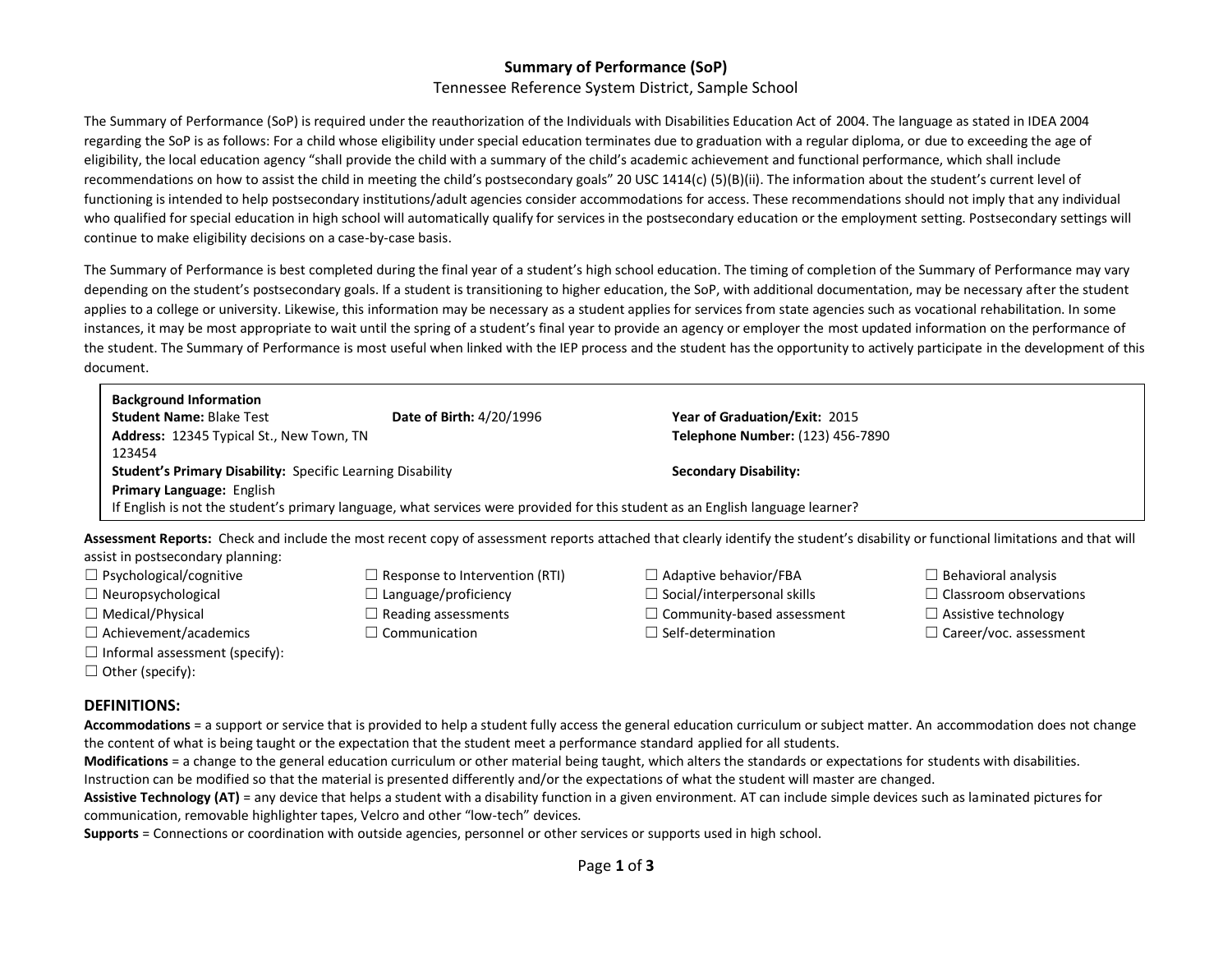# **Summary of Performance (SoP)**

### Tennessee Reference System District, Sample School

#### **Measureable Postsecondary goals –** This section states the student's specific measurable postsecondary goal(s).

| <b>Postsecondary Area</b>                    | <b>NA</b> | <b>Measurable Postsecondary Goal</b> |
|----------------------------------------------|-----------|--------------------------------------|
| <b>Community Living</b>                      |           |                                      |
| <b>Education/Training</b>                    |           |                                      |
| Employment                                   |           |                                      |
| Independent/Supported Living, if appropriate |           |                                      |

**Summary of Performance:** This section includes information on academic achievement and functional levels of performance. Next to each specified area, complete the student's present level of performance and the accommodations, assistive technology and supports that were effective in high school to assist the student in achieving progress.

| <b>Academic Content Areas</b> | <b>Present Level of Performance</b>              | <b>Essential Accommodations, Assistive Technology</b> |
|-------------------------------|--------------------------------------------------|-------------------------------------------------------|
|                               | (grade level, strengths, preferences, interests) | and/or Supports                                       |
| Reading                       |                                                  |                                                       |
| Math                          |                                                  |                                                       |
| <b>Written Language</b>       |                                                  |                                                       |

| <b>Cognitive Areas</b>                     | <b>Present Level of Performance</b><br>(grade level, strengths, preferences, interests) | <b>Essential Accommodations, Assistive Technology</b><br>and/or Supports |
|--------------------------------------------|-----------------------------------------------------------------------------------------|--------------------------------------------------------------------------|
| <b>General Ability and Problem Solving</b> |                                                                                         |                                                                          |
| <b>Attention and Executive Function</b>    |                                                                                         |                                                                          |
| Communication                              |                                                                                         |                                                                          |

| <b>Academic Content Areas</b>                  | <b>Present Level of Performance</b><br>(grade level, strengths, preferences, interests) | <b>Essential Accommodations, Assistive Technology</b><br>and/or Supports |
|------------------------------------------------|-----------------------------------------------------------------------------------------|--------------------------------------------------------------------------|
| <b>Social Skills and Behavior</b>              |                                                                                         |                                                                          |
| <b>Independent Living</b>                      |                                                                                         |                                                                          |
| <b>Environmental Access/Mobility</b>           |                                                                                         |                                                                          |
| <b>Self-Determination/Self Advocacy Skills</b> |                                                                                         |                                                                          |
| Career/Vocational/Transition                   |                                                                                         |                                                                          |
| <b>Additional Considerations</b>               |                                                                                         |                                                                          |

Present Level of Functional Performance is information that is considered in making decisions about disability determination and needed accommodations.

Recommendation to assist the student in meeting measurable postsecondary goal(s) - This section presents recommendations for accommodations, adaptive devices, assistive services, compensatory strategies, and/or support services, to enhance the participation in measurable postsecondary goals.